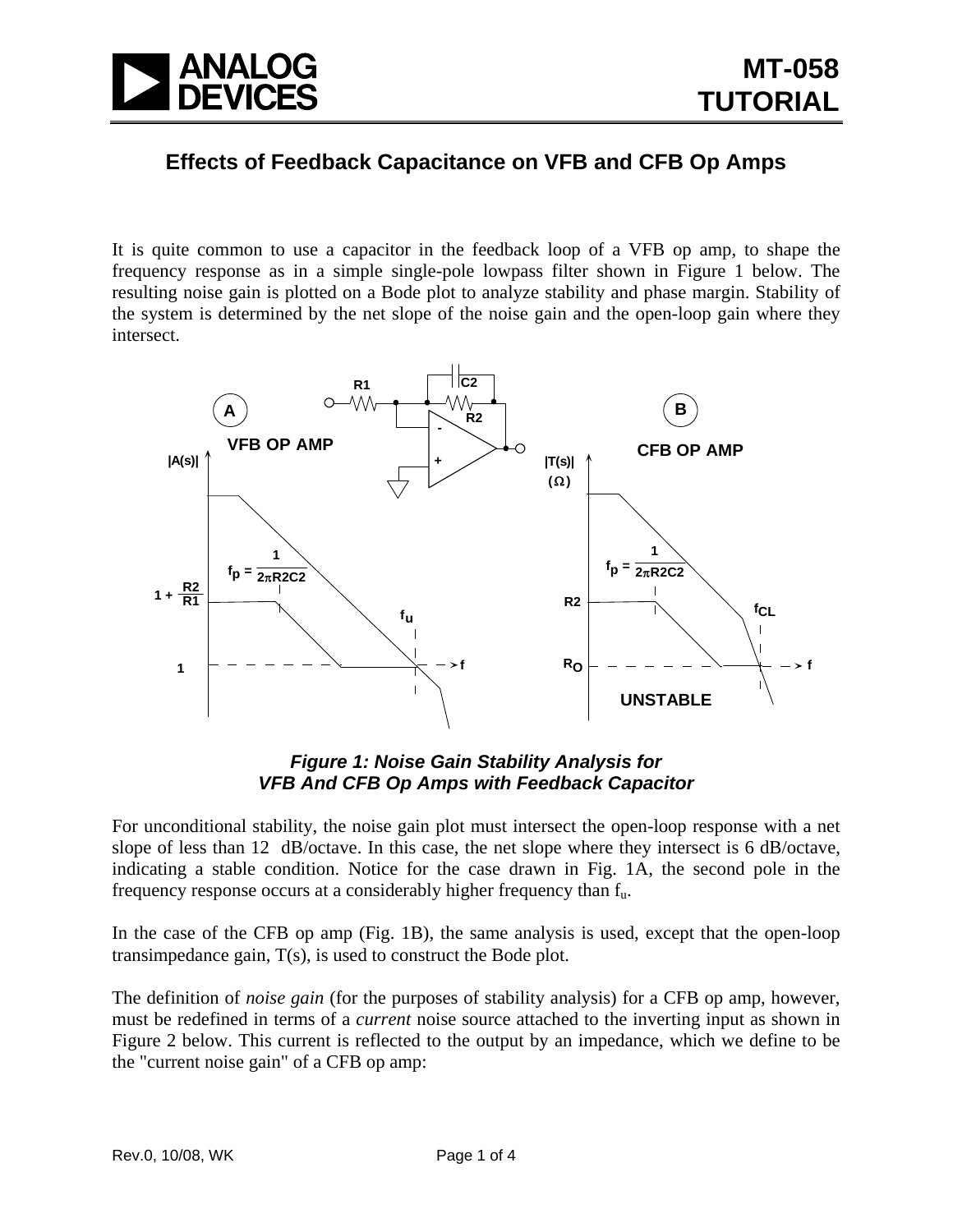## **MT-058**

"CURRENT NOISE GAIN" = 
$$
R_O + Z2\left(1 + \frac{R_O}{Z1}\right)
$$
. Eq. 1

Now, return to Fig. 1B, and observe the CFB *current noise gain* plot. At low frequencies, the CFB current noise gain is simply R2 (making the assumption that Ro is much less than Z1 or Z2. The first pole is determined by R2 and C2. As the frequency continues to increase, C2 becomes a short circuit, and all the inverting input current flows through  $R<sub>O</sub>$  (again refer to Fig. 1B).



*Figure 2: Current "Noise Gain" Definition for CFB Op Amp for Use in Stability Analysis* 

A CFB op amp is normally optimized for best performance for a fixed feedback resistor, R2. Additional poles in the transimpedance gain, T(s), occur at frequencies above the closed-loop bandwidth,  $f_{\text{cl}}$ , (set by R2). Note that the intersection of the CFB current noise gain with the open-loop  $T(s)$  occurs where the slope of the  $T(s)$  function is 12 dB/octave. This indicates instability and possible oscillation.

It is for this reason that *CFB op amps are not suitable in configurations which require capacitance in the feedback loop*, such as simple active integrators or lowpass filters.

A CFB op amp is normally optimized for best performance for a fixed feedback resistor, R2. Additional poles in the transimpedance gain, T(s), occur at frequencies above the closed-loop bandwidth,  $f_{\text{cl}}$ , (set by R2). Note that the intersection of the CFB current noise gain with the open-loop  $T(s)$  occurs where the slope of the  $T(s)$  function is 12 dB/octave. This indicates instability and possible oscillation.

It is for this reason that *CFB op amps are not suitable in configurations which require capacitance in the feedback loop*, such as simple active integrators or lowpass filters.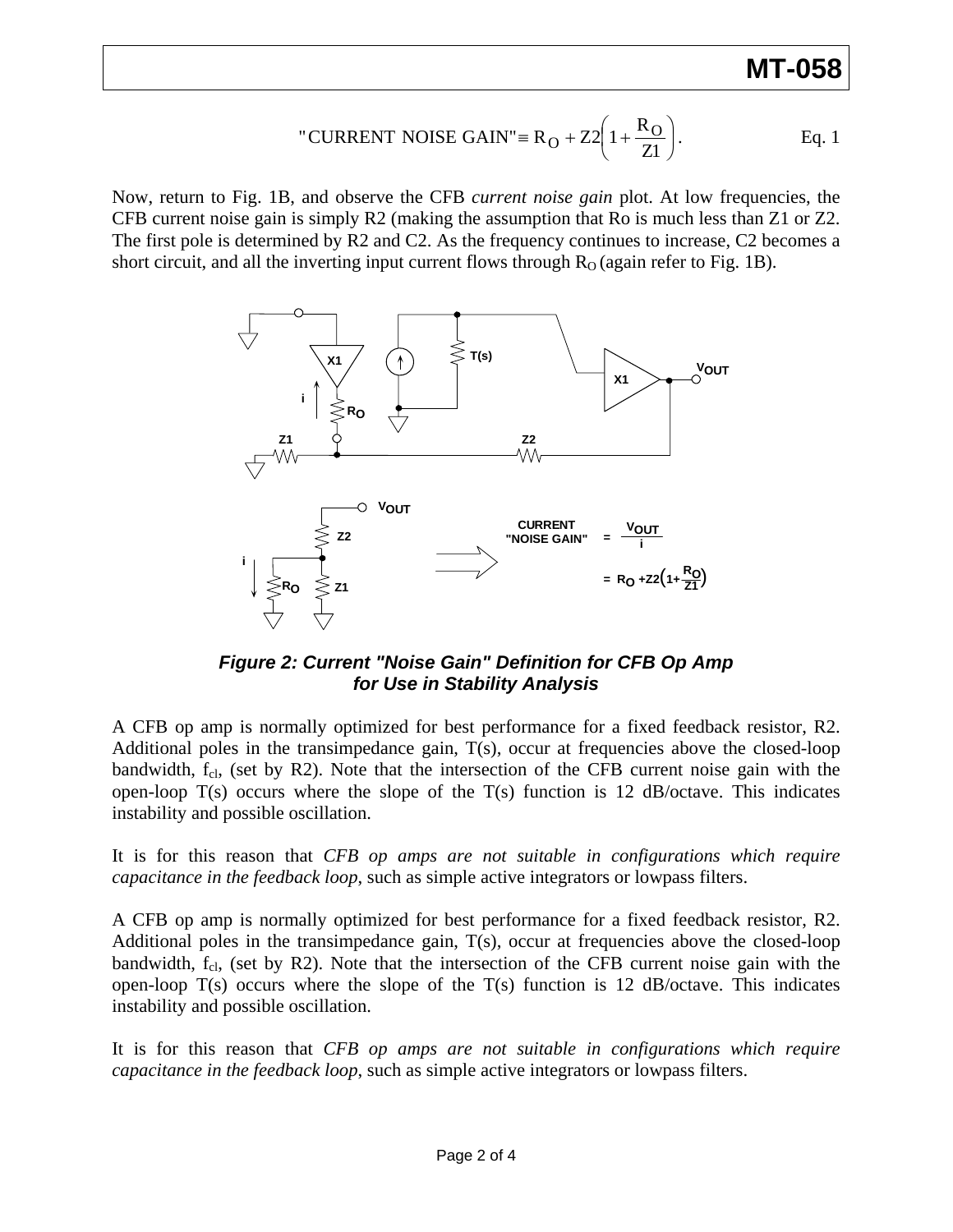They can, however, be used in certain active filters such as the Sallen-Key configuration shown in Figure 3, which do not require capacitance in the feedback network.



*Figure 3: The Sallen-Key Filter Configuration* 

On the other hand, VFB op amps, do make very flexible active filters. A multiple feedback 20 MHz lowpass filter example using an  $AD8048$  op amp is shown below in Figure 4.

In general, an active filter amplifier should have a bandwidth that is at least ten times the bandwidth of the filter, if problems due to phase shift of the amplifier are to be avoided. (The AD8048 has a bandwidth of over 200 MHz in this configuration).



*Figure 4: Multiple feedback 20MHz Lowpass Filter Using the [AD8048](http://www.analog.com/en/amplifiers-and-comparators/operational-amplifiers-op-amps/ad8048/products/product.html) VFB Op Amp* 

Design details of this particular filter design can be found on the [AD8048](http://www.analog.com/en/amplifiers-and-comparators/operational-amplifiers-op-amps/ad8048/products/product.html) data sheet. Further discussions on active filter design are included in Chapter 5 of the references. A [Filter Wizard](http://www.analog.com/en/design-tools/dt-input-stage-filter-design/design-center/dt-input-stage-filter-design/Filter_Wizard/resources/fca.html) design tool is available on the Analog Devices' website to assist in active filter design.